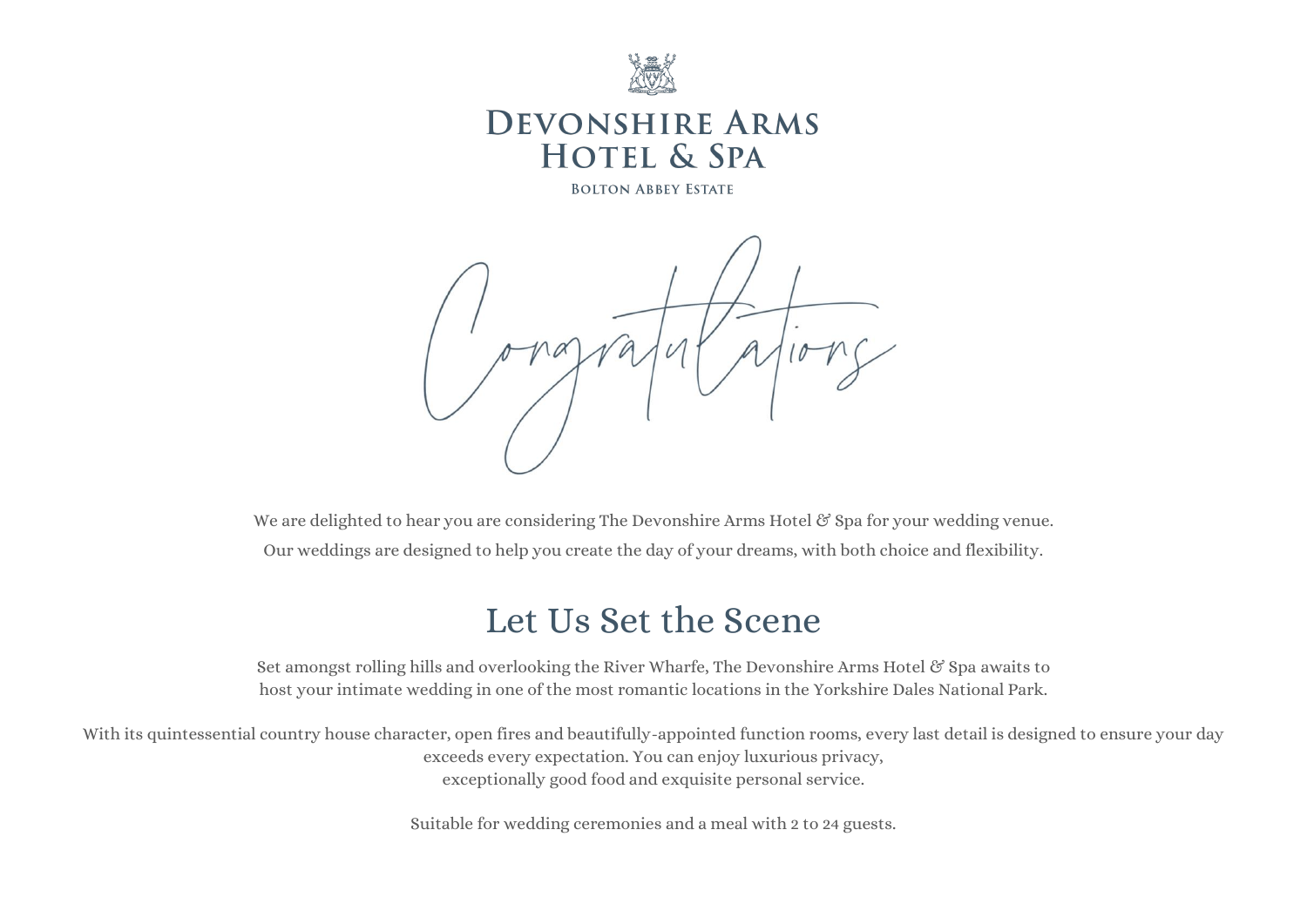Three Beautiful Dooms

### THE CLIFFORD

Luxurious blue and gold in décor, antique furniture and chandeliers. Comfortably hosting 24 guests on three round tables or up to 18 guests on one large oval table.

### THE HARTINGTON

A delightful light and airy room with a contemporary feel and feature fireplace, able to cater for 24 guests on three round tables or up to 20 guests on one large oval table.

### THE BARDEN

Light intimate room with a fresh décor, a perfect setting for an intimate party of 2 to 10. This room can interconnected with the Hartington room, subject to additional charge.





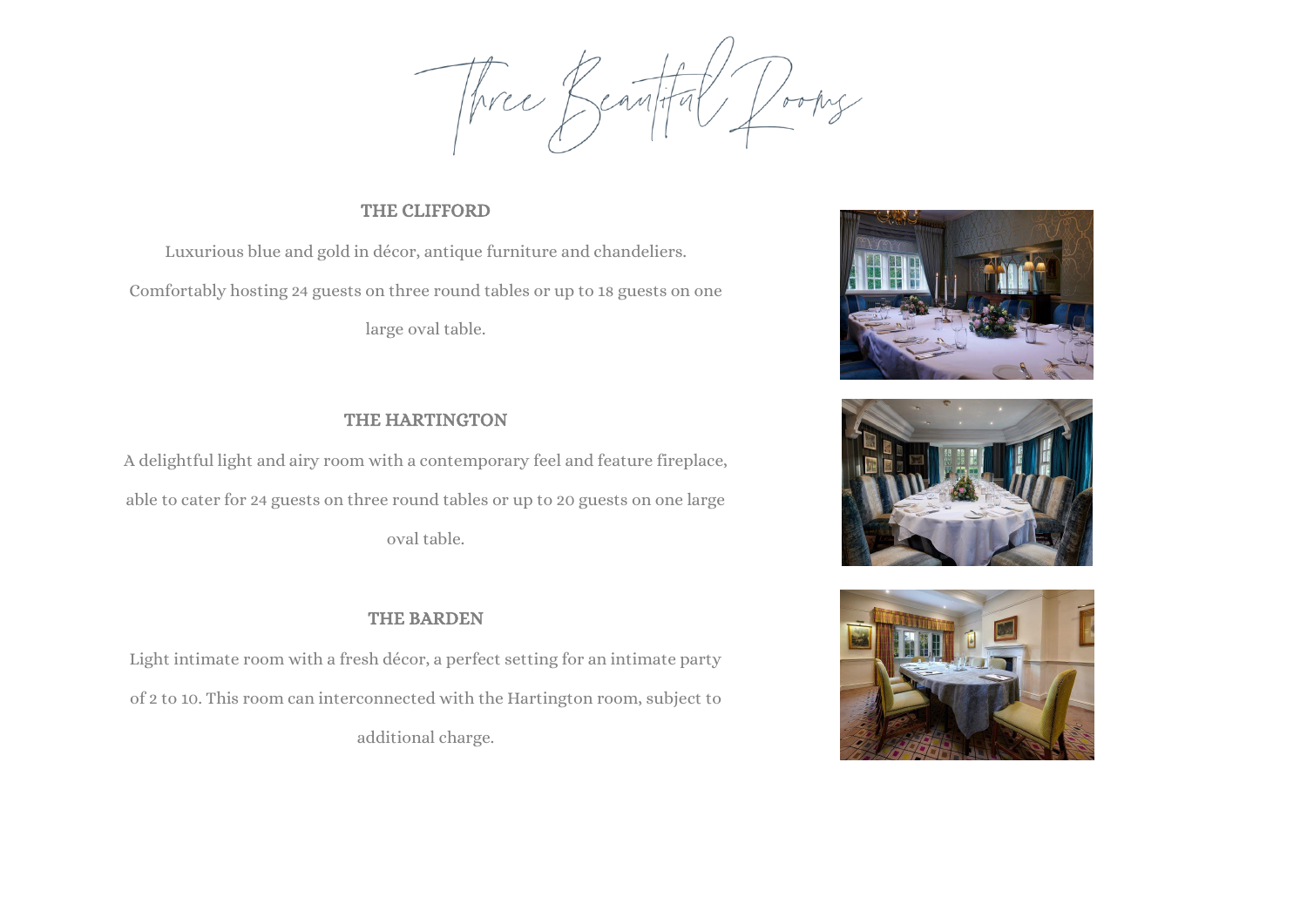$A1000$ 

# THE ULTIMATE ROMANTIC RETREAT FOR YOU AND THE ONE YOU LOVE

### The Day of Arrival

### Your Wedding Day

- Arrive a day early and indulge in a Champagne afternoon tea for two
- Head out for some fresh air and explore the Yorkshire countryside
- De-stress in the Devonshire Spa with a 30 minute spa treatment of your choice
- **v** Check-in to your four poster suite with stunning Yorkshire views
- and bottle of house wine
- Enjoy breakfast-in-bed with room service
	- Marry in our Barden room between 2pm and 5pm
	- $\bullet$  Sit back with a glass of Champagne and a selection of four chef's choice canapés
	- Enjoy chocolate dipped strawberries and a bottle of Laurent-Perrier Champagne on ice
	- Enjoy a set three-course wedding meal served in a private room or a seasonal tasting menu in our Burlington restaurant\* accompanied with a bottle of house wine
- $\bullet$  Indulge in a Brasserie dinner for two  $\bullet$  A celebratory glass of Laurent-Perrier Champagne cheers!
	- Evening sharing board and glass of port or wine each to finish

### The Day of Departure

- Breakfast is served in the conservatory between 7.30am and 11am, or indulge in room service
- Visit the Devonshire Spa for a morning swim with our compliments
- Late check out at 12pm and farewell for now, or extend your stay and enjoy another night with us
- Stay in the area a little longer and utilise your complimentary Bolton Abbey Estate car parking pass with 10% off at the Cavendish Pavilion kiosk

#### ARRIVE WEDNESDAY & CELEBRATE YOUR MARRIAGE ON THURSDAY 2022/23 PRICING 2023 PRICING October to March from £1,650 April to September from £1,714 October to March from £1,735 April to September from £1,826

Only bookable one year in advance, excludes bank holidays. Spa treatment and access to be booked in advance, subject to availability. Allocation of £38 per person for Brasserie dinner included. Hotel staff can be available to witness your marriage if required. Non-alcoholic package available on request. Additional guests can join for the ceremony and drinks but no more than 4.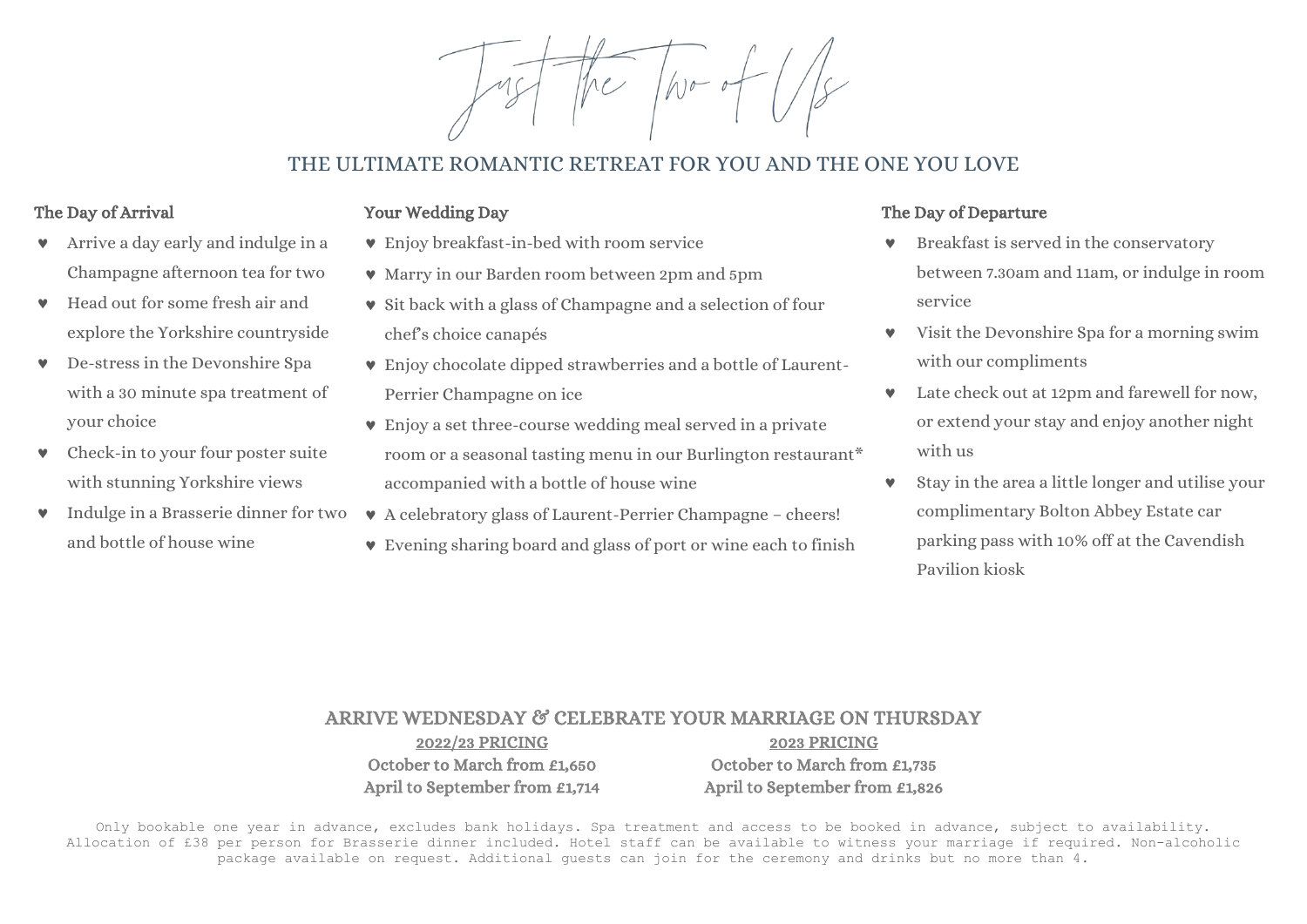Triprate

# FOR SOMETHING EXTRA SPECIAL

Available any day of the week for 6 to 24 guests, to include the following:

- A glass of Laurent-Perrier Champagne per guest
- Selection of three delicious canapés per guest
- Choice of a six-course set and seasonal tasting menu or classic threecourse meal for your Wedding Breakfast
- Tea, coffee or infusion served with homemade petit fours
- Use of the hotel cake stand, knife and easel
- Half a bottle of wine per guest, selected by you from our extensive wine list
- A glass of Laurent-Perrier Champagne to toast your marriage
- A bottle of house port and cheese board to finish off the meal
- **v** For the night of your wedding, a classic and contemporary Deluxe King bedroom for the bridal couple

| <b>PRICING</b>                           | 2022                                | 2023                                | 2024                                | <b>ROOM HIRE</b>                                               |
|------------------------------------------|-------------------------------------|-------------------------------------|-------------------------------------|----------------------------------------------------------------|
| Low Season<br>November to February       | Adults $-£175$<br>Children - $£65$  | Adults - $£180$<br>Children - $£68$ | Adults - $£185$<br>Children - £68   | This is charged on top of the per<br>person prices as follows: |
| Mid-Season<br>March, October, December   | Adults - $£180$<br>Children - £65   | Adults - $£190$<br>Children - £68   | Adults - $£195$<br>Children - $£68$ | Saturday or Sunday @ £500<br>Friday @ £350<br>Midweek @ £250   |
| <b>High Season</b><br>April to September | Adults - $£185$<br>Children - $£65$ | Adults - $£195$<br>Children - $£68$ | Adults - $£205$<br>Children - $£68$ |                                                                |

For any children in attendance, child-friendly canapés, soft drink alternatives and the children's menu is included.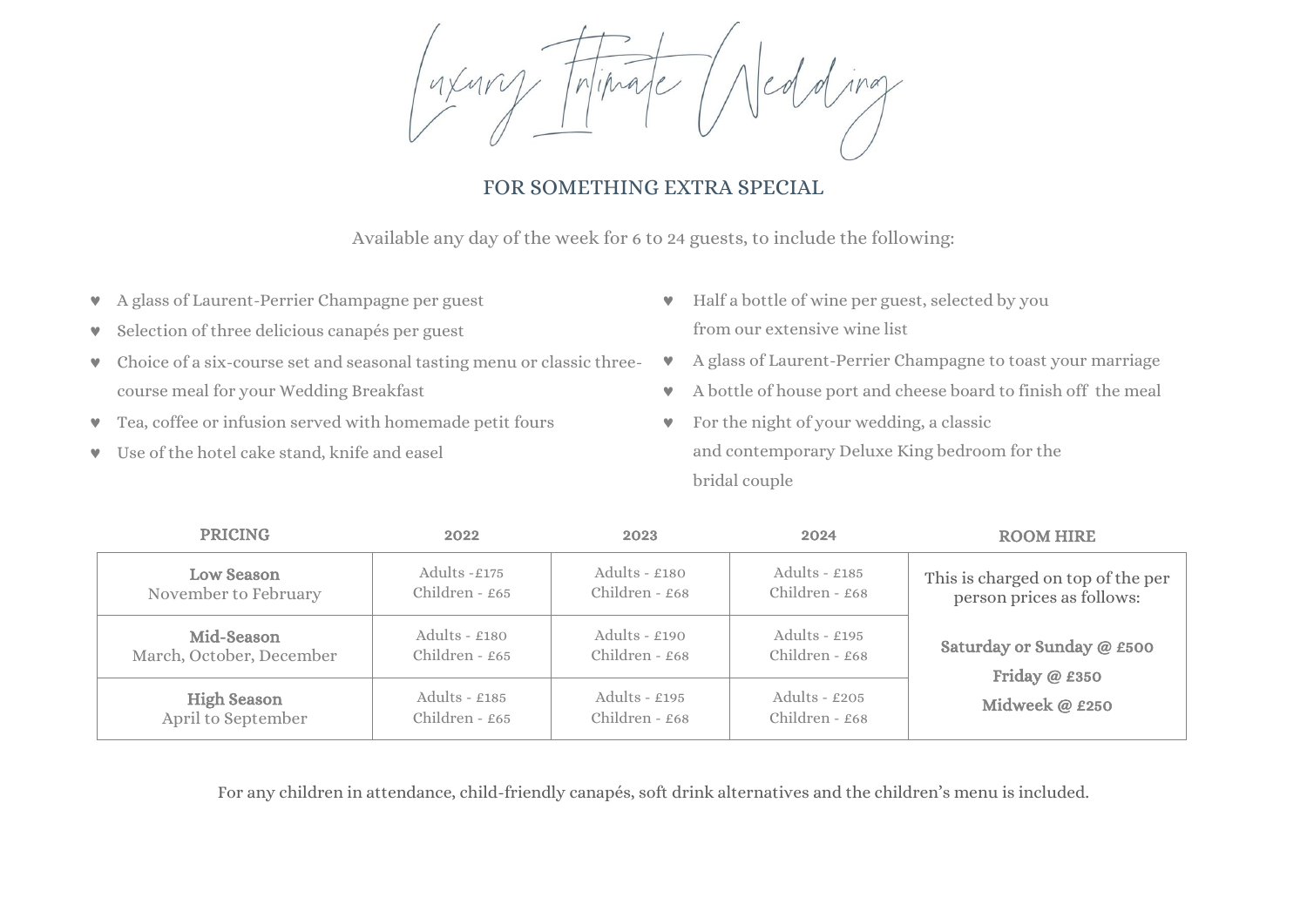Pour Varriage

### CIVIL CEREMONIES SKIPTON REGISTRATION OFFICE

Our function rooms have all been approved by the local authority to hold Civil Ceremonies.

We strongly advise to check availability with the Registrars before confirming your date and signing the contract with us.

We suggest a ceremony time between 1pm and 4pm however, should these timings not be available please speak with your coordinator about as we may be able to make acceptations.

W: [www.northyorks.gov.uk/skipton-registration-office](http://www.northyorks.gov.uk/skipton-registration-office) E: [registrars.skipton@northyorks.gov.uk](mailto:registrars.skipton@northyorks.gov.uk) T: 01609 780780

### BOLTON ABBEY ESTATE CHURCH THE PRIORY CHURCH OF ST MARY AND ST CUTHBERT

Rector: Simon Cowling Priory Office: Margaret Cody - 01756 710238

Opening Times: Monday & Friday 10.00am - 3.00pm, Wednesday 10.00am 1.00pm

If you wish to use the grounds and entrance tower of the Priory for photographs this must be pre-booked directly through the estate office on 01756 718000 and will incur a charge.

### ALTERNATIVE CHURCHES

St Michael Church, Linton - 01756 753954 Grassington Congregational Church - 01756 753848 St James Parish Church, Silsden - 01535 652 204 Embsay Methodist Church - 01756 794961 St Mary the Virgin, Embsay - 01756 798057

There are additional churches located in Skipton and beyond, this is not an exhausted list.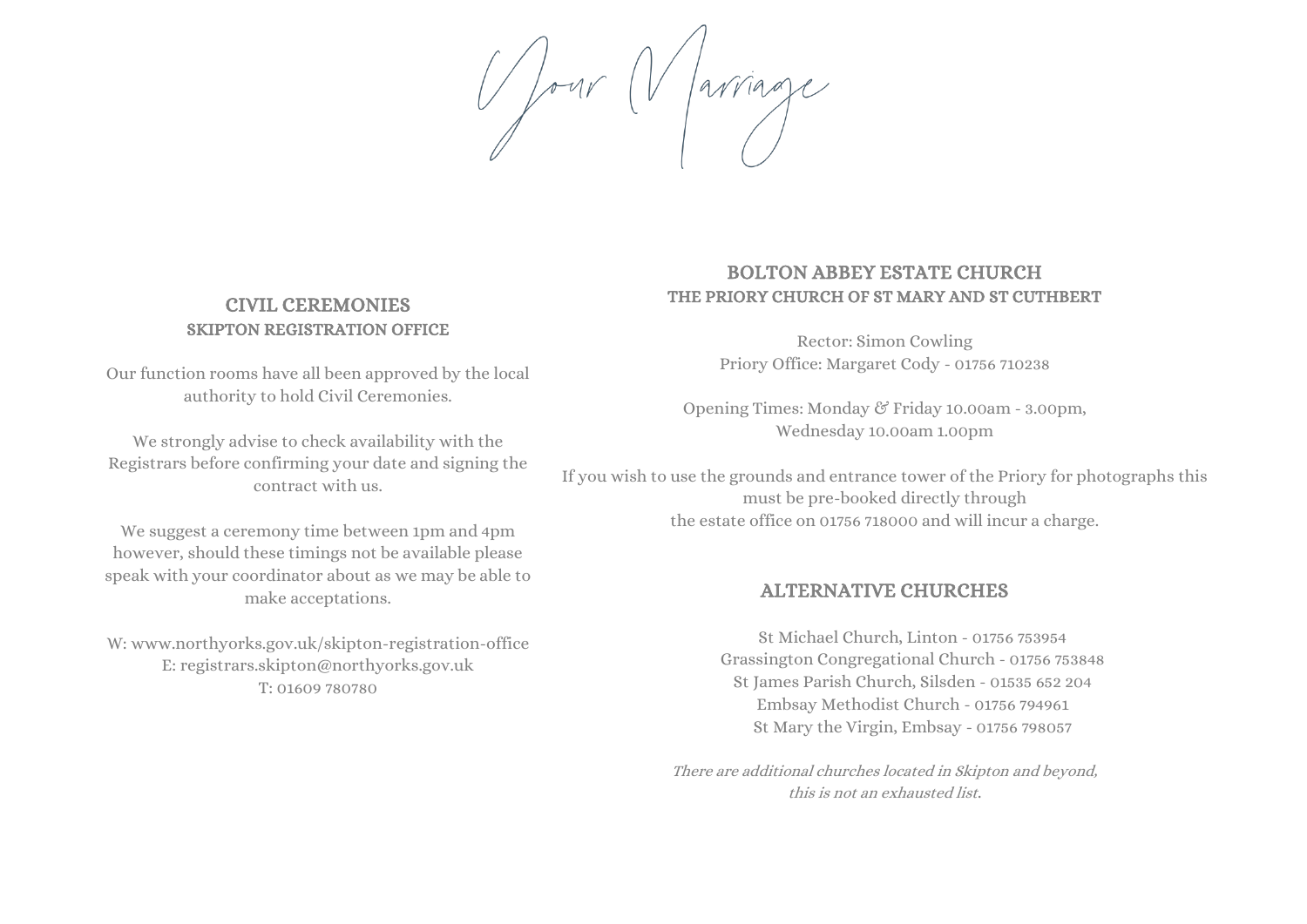

We are delighted to be able to cater for any dietary requirements that your guests may have, please note these on your table plan and ask prior to the day if you have any questions.

Your complimentary wedding taster can be arranged directly with the hotel on the last Sunday of the month (subject to availability) for you to try a meal and wine in your package.

# Canapès

A selection of three canapés per person are included as standard but why not add a few extras at £2.00 per canapé, per guest.

> Cold Carbon Cracker, Dale End, Pickled Onion Aged Beef Tartare, Mustard Emulsion Seaweed Tapioca, Smoked Salmon, Lemon Smoked Eel, Caviar, Apple

Hot Cauliflower Bhaji, Spiced Apple Sauce Lamb Kofta, Mint Yoghurt Ham Hock Croquette, Cider King Prawn Skewer, Sweet Chili Dip Parmesan Risotto, Black Garlic

# Children's Menu

Our children's package includes a soft drink, canapés, a three course menu and cordial during the meal. Please select one starter, main and dessert for all children to enjoy the same menu.

#### **STARTERS**

Cauliflower Mac 'N' Cheese Roasted Tomato and Red Pepper Soup, Croutons Greenland Prawn Cocktail ½ Portion Adult's Menu

### MAIN COURSES

Spaghetti Bolognaise Poached Cod, New Potatoes, Seasonal Vegetables Meat or Vegetarian Sausage, Mash & Onion Gravy ½ Portion Adult's Menu

### DESSERTS

Sticky Toffee Pudding, Vanilla Ice Cream Eton Mess, Raspberries, Vanilla Cream Ice Cream Ice Cream Selections ½ Portion Adult's Menu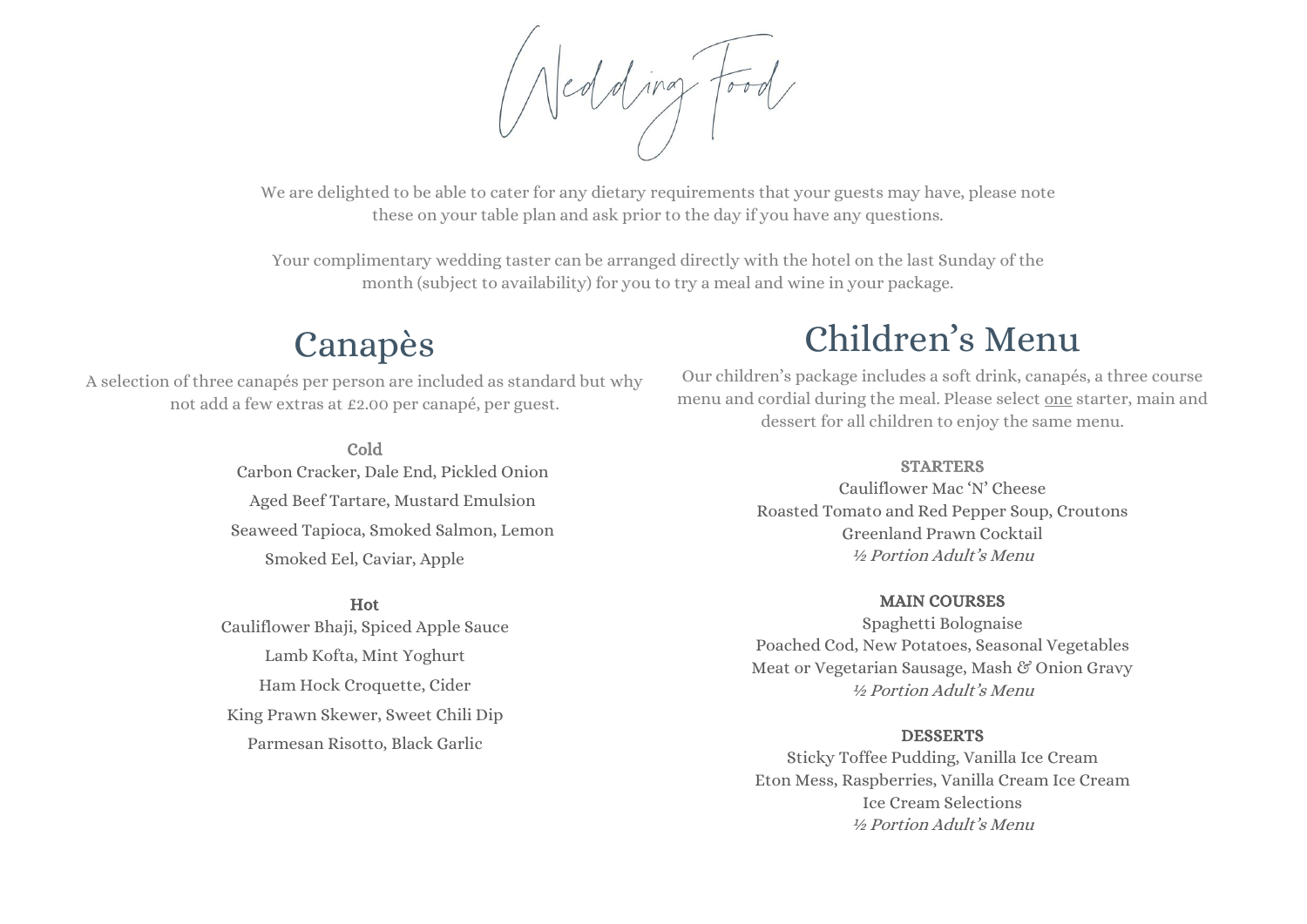# Three Course Wedding Breakfast

Our Head Chef has designed the following menus from which you are invited to select one starter, one main course  $\mathscr G$  one dessert on behalf of all your party. Please consider dietary requirements when choosing your menu and ask should you have any questions.

Pressed Ham Hock Piccalilli, Pumpernickel

Cured Sea Trout Soya, Wasabi Ice Cream

Cock-A-Leekie Terrine Prune Compete Sourdough, Quails Egg

Cauliflower Velouté Cauliflower Bhaji, Curry Oil

Yorkshire Onion Soup Swaledale Old Peculiar on Toast

> Goats Cheese Tart Shallot Jam, Black Garlic

Dressed Crab - £5 supplement Mango, Passionfruit

#### STARTERS DESSERTS MAIN COURSES DESSERTS

Slow Cooked Ox Cheek Silver Skin Onions, Lardons, Red Wine

> Rump of Lamb Heritage Potato, Alliums, Mint

Stone Bass Fish Beignet, Mussels, Ampleforth Cider

Roast Sirloin of Beef Yorkshire Pudding, Traditional Accompaniments

> Herb Fed Chicken Duxelle, Cabbage, Bacon

Slow Cooked Pork Belly Lyonnaise, Burnt Apple, Black Pudding

> Pan Fried Halibut Celeriac, Hazelnut

Venison Wellington - £12 supplement Truffle Potato puree

Lemon Tart Glazed Raspberries, Crème Fraiche Ice Cream

> Salted Chocolate Mousse Miso Caramel, Yuzu Ice Cream

Sauternes Poached Pear Elderflower & Brandy Snap

Sticky Toffee Pudding Toffee Sauce, Vanilla Ice Cream

Vanilla Crème Brûlée Blueberries, Sorbet, Garden Herbs

Strawberry Cheesecake Buttermilk Sorbet, Warm Doughnut

Yorkshire & British Cheeses £6 supplement Add as an extra course for £12pp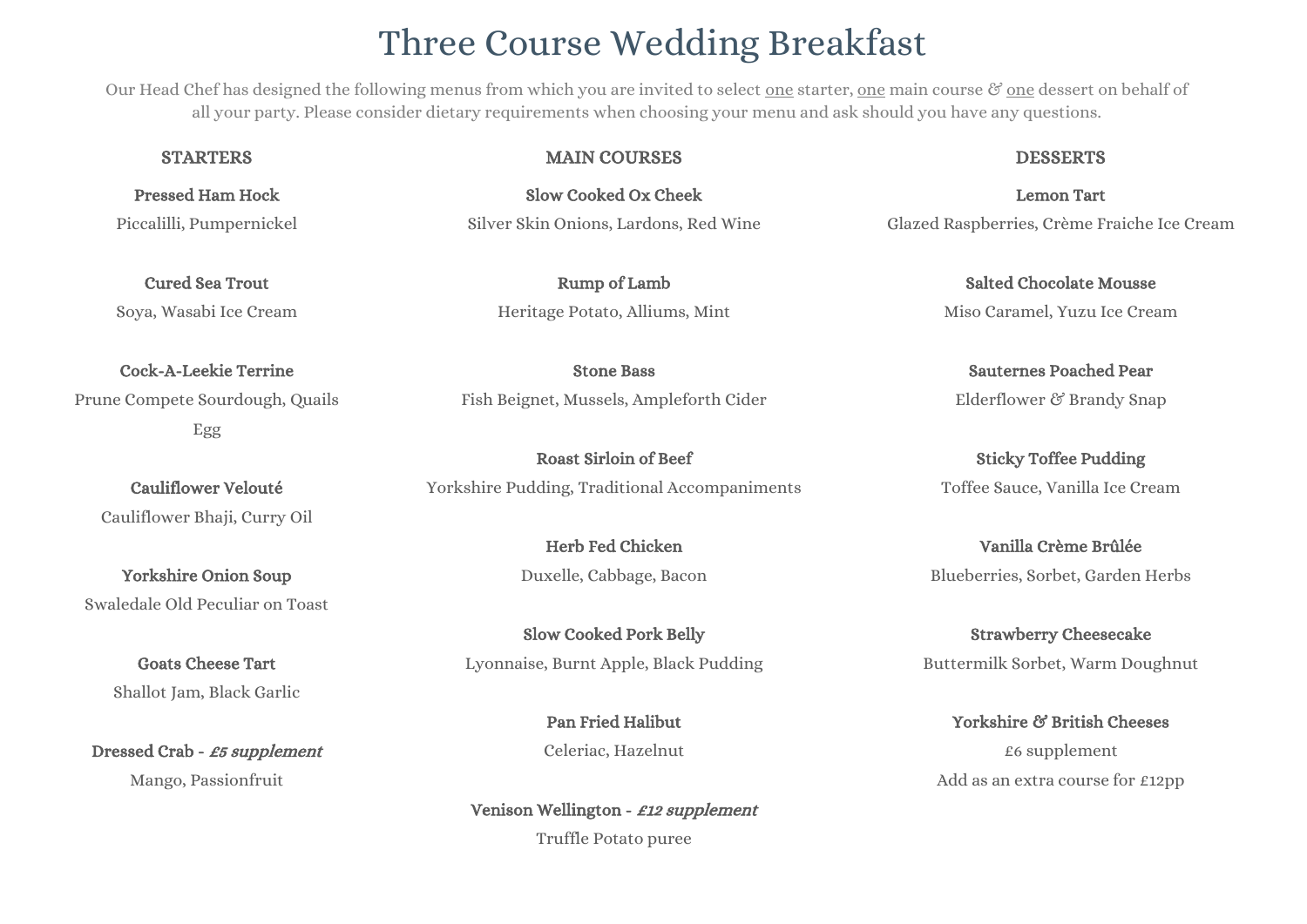# Three Course Vegetarian & Vegan Menu

Should there be any vegan guests in attendance, we kindly ask that one vegan starter, main and dessert is chosen for all vegans and vegetarian guests to enjoy the same menu.

#### STARTERS DESSERTS

#### Vegetarian Options

Cauliflower Velouté (GF) Hazelnut, Truffle

Heritage Beetroot Salad (GF) Garden Herbs, Grains

Goats Cheese Whipped & Truffled Goats Cheese, Celeriac, Pear

Vegan Options

Cauliflower Velouté (GF)

Hazelnut, Truffle

Hay Baked Carrot Tofu, Hazelnuts, Black Garlic

Roasted King Oyster Mushroom Chips, Baked Tomato with Garlic and Basil, **Watercress** 

Vegetarian Options

Potato Gnocchi Garden Vegetables, Hens Egg

Cauliflower Risotto Tunworth Cheese, Smoked Onion

#### Vegan Options

Salt Baked Celeriac (GF) Heritage Potatoes, Alliums

Mushroom Orzotto (GF) Garden Shoots, Truffle

Hay Baked Carrots (GF) Pearl Barley, Seeds, Black Garlic Foraged

BBQ Swede Puffed Rice Noodles, Katsu, Pickled Ginger £2 supplement

All of the desserts on the previous page can be made suitable for vegetarians.

Vegan Options

Coconut Rice Cake (GF) Fresh Mango, Sorbet, Puffed Wild Rice

#### Chocolate Mousse (GF)

Orange Caramel, Sorbet, Salt Chocolate Rocks

Poached Pear William

Ginger Panna Cotta (Soya), Walnut Brittle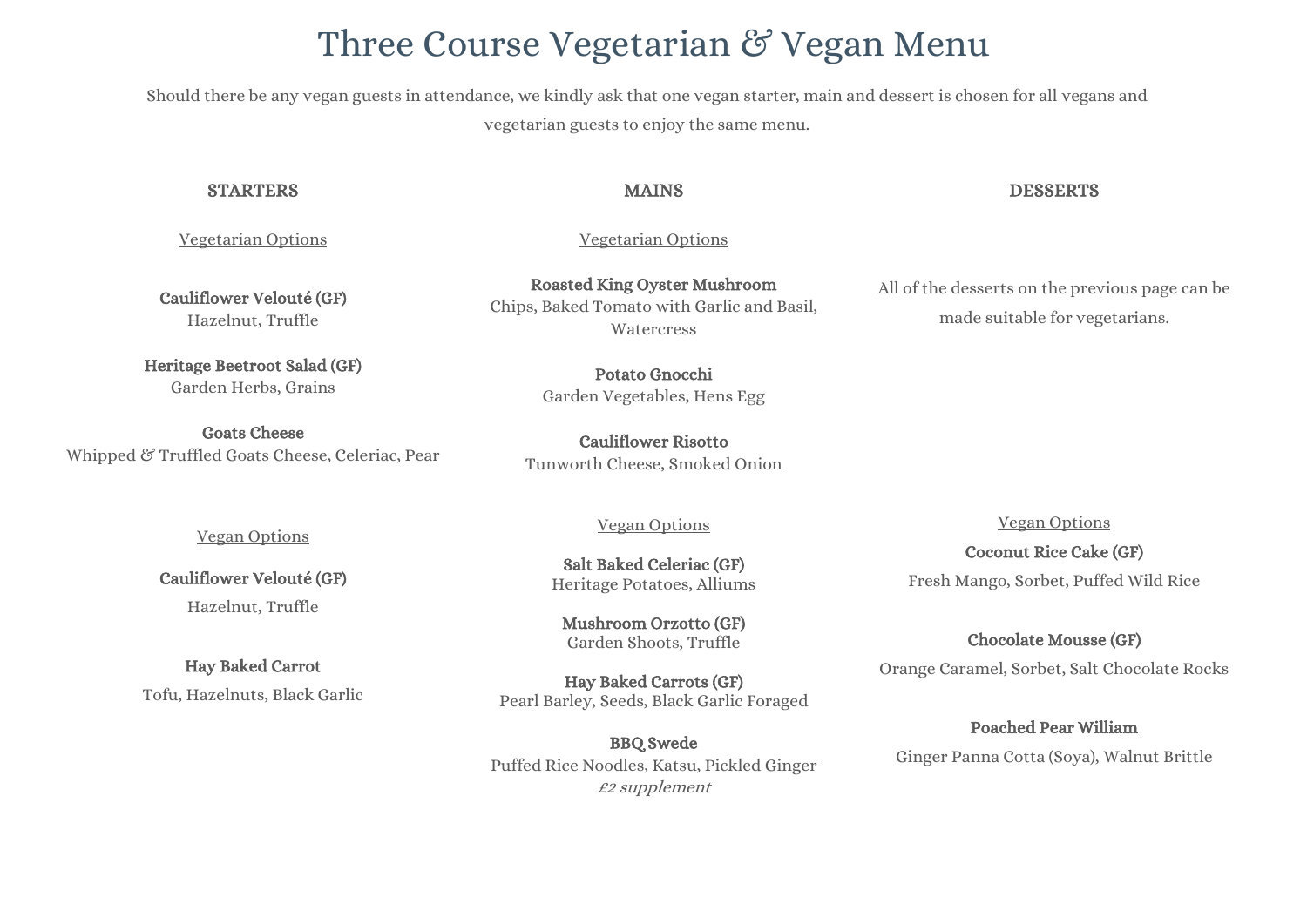# Six Course Tasting Menu

Only available for 12 – 24 guests.

Our Head Chef has designed the following set menus based on seasonal produce, locally sourced where possible. Depending on the season of your wedding,

the below menus are examples that we would serve to all of your guests to enjoy the same menu. Alternatives can be offered for anyone with dietary

requirements.

Exact menu would be finalised a month prior to your wedding date.

## SPRING SAMPLE MENU

## SUMMER SAMPLE MENU

Chicken Pressing of organic chicken and confit leek, agen prune, pickles

#### Mushroom

Roasted hen of the woods mushroom, Yorkshire black garlic, watercress, goats curd, celeriac, black truffle

#### **Trout**

Warm Chalk stream trout, satay, brown shrimp, taramasalata, ponzu trout roe

#### Lamb

Roasted rump of Yorkshire lamb, fondant potato, courgette, aubergine

### Strawberry

Marinated strawberries, black olive, basil

#### Chocolate

Chocolate delice, glazed cherries, pistachio, parma violet

Gazpacho Chilled Isle of Wight tomatoes, marinated tiger prawns

Duck Smoked duck breast, confit leg, Jewish relish, plum, duck fat croute

Cod Poached cod in dashi, fennel, Granny Smith, shiso, fine herbs

#### Beef

Aged sirloin of Yorkshire beef, roasted asparagus, fondant new potatoes, truffle, rocket, parmesan

## Mango

Thai inspired mango and coconut rice pudding, Kaffir lime and lemongrass sorbet

#### Peach

Peach roasted with honey, toasted almond, elderflower, glazed puff pastry

# AUTUMN & WINTER SAMPLE

Goats Cheese Whipped truffled goats cheese, celeriac, pear

#### Beef Salt aged beef, caper jam, Leeds Blue

Halibut Pan fried halibut, cauliflower, clam, bisque

#### Venison

Roasted venison loin, parsnip, hazelnut, chicory, madeira & truffle jus

#### Custard

Custard tart, fig, orange, tonka bean ice cream

#### Chocolate

Caramelised white chocolate delice, quince compote, artichoke